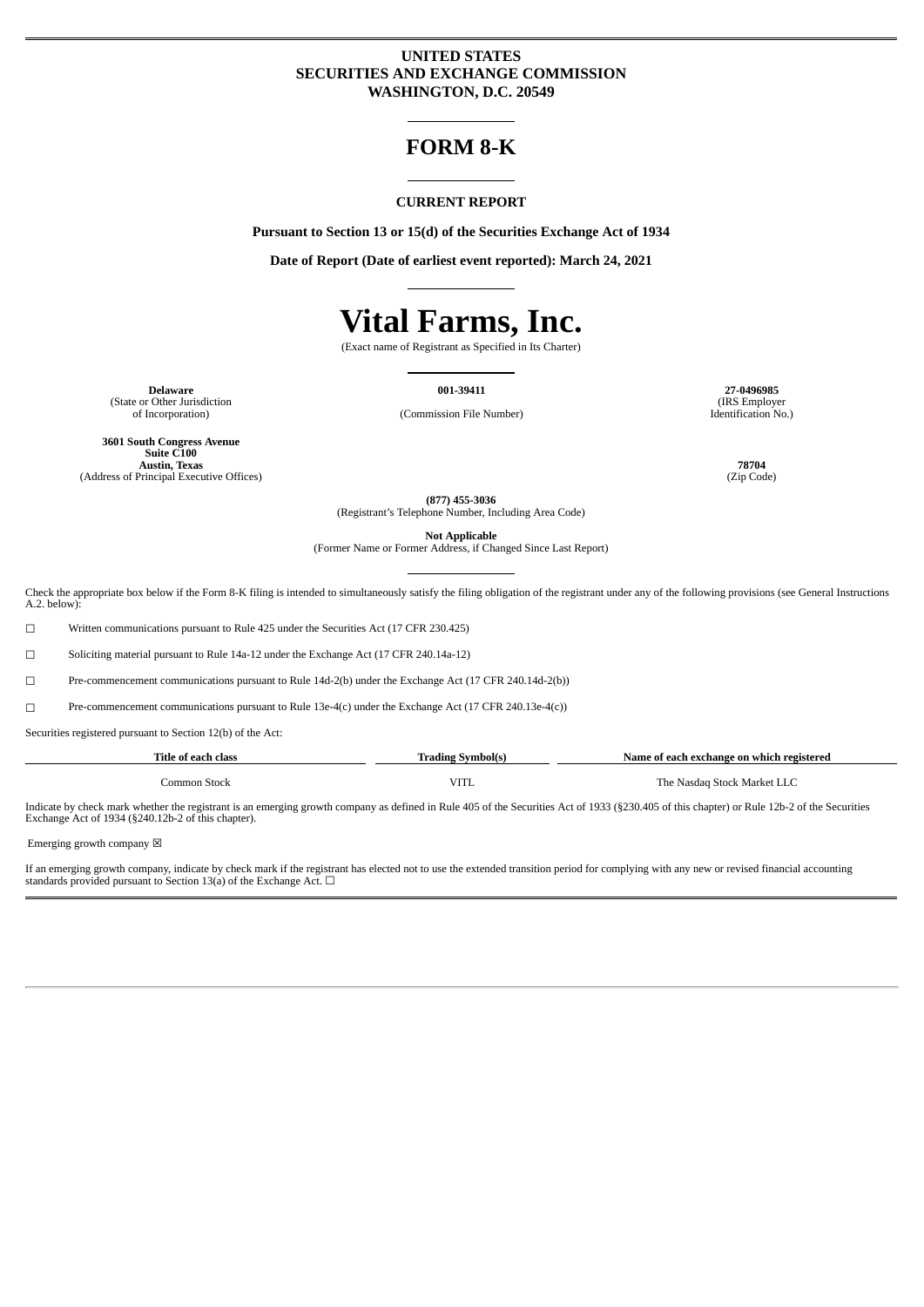#### **Item 2.02 Results of Operations and Financial Condition.**

On March 24, 2021, Vital Farms, Inc. (the "Company") issued a press release announcing its financial results for the fiscal quarter and fiscal year ended December 27, 2020. A copy of the press release is furnished as Exhibit 99.1 to this Current Report on Form 8-K and is incorporated herein by reference.

The information provided in this Form 8-K, including Exhibit 99.1 hereto, shall not be deemed "filed" for purposes of Section 18 of the Securities Exchange Act of 1934, as amended (the "Exchange Act"), or otherwise subject to the liabilities of that section, nor shall it be deemed incorporated by reference into any of the Company's filings under the Securities Act of 1933, as amended, or the Exchange Act, except as expressly set forth by specific reference in such filing.

#### **Item 9.01 Financial Statements and Exhibits.**

*(d) Exhibits*

| Exhibit No. | Description                              |
|-------------|------------------------------------------|
| 99.1        | 2021<br>Drace Ralagea<br>dated March 24. |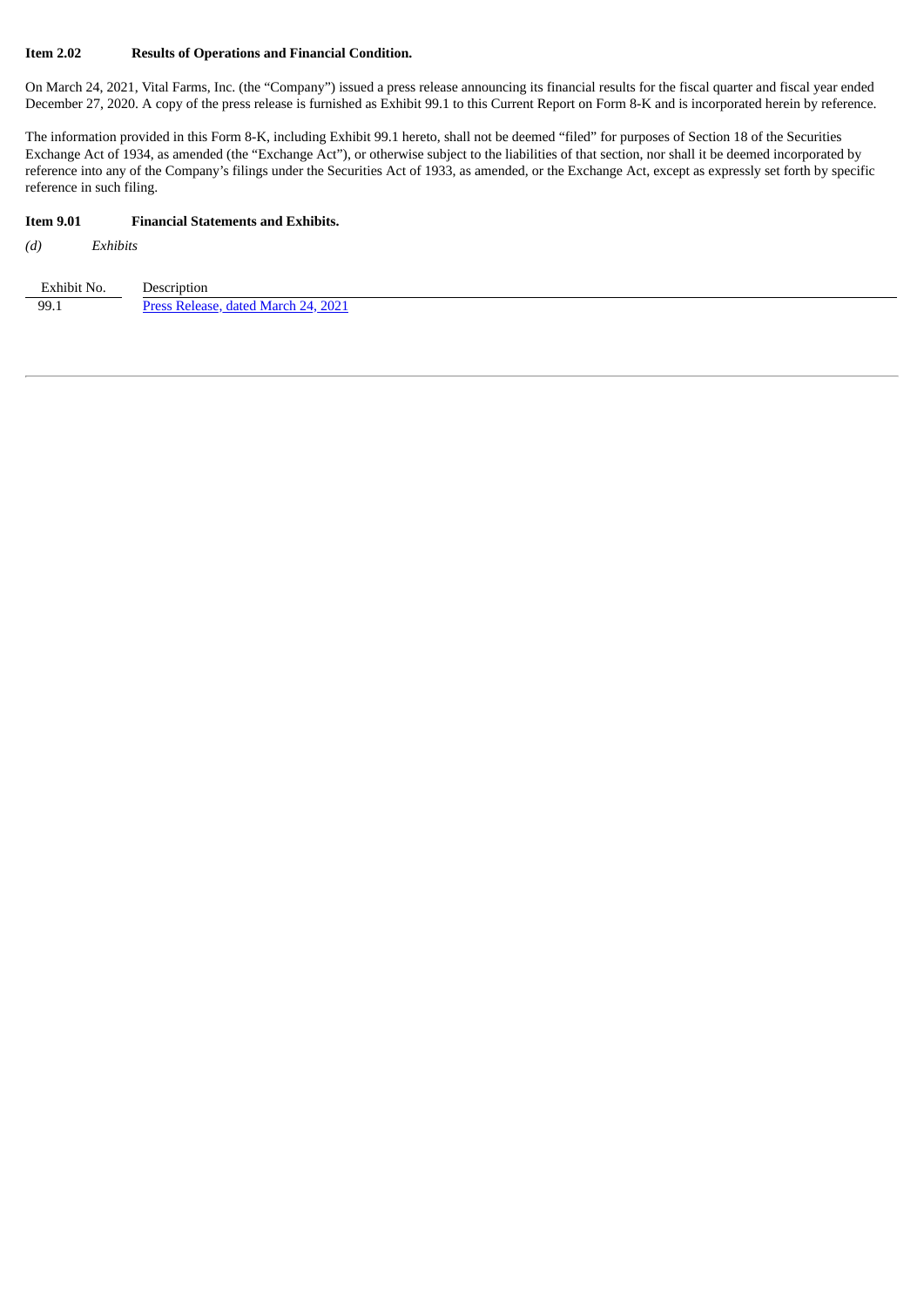## **SIGNATURES**

Pursuant to the requirements of the Securities Exchange Act of 1934, the Registrant has duly caused this report to be signed on its behalf by the undersigned hereunto duly authorized.

# **Vital Farms, Inc.**

Dated: March 24, 2021 By: /s/ Bo Meissner

Bo Meissner *Chief Financial Officer*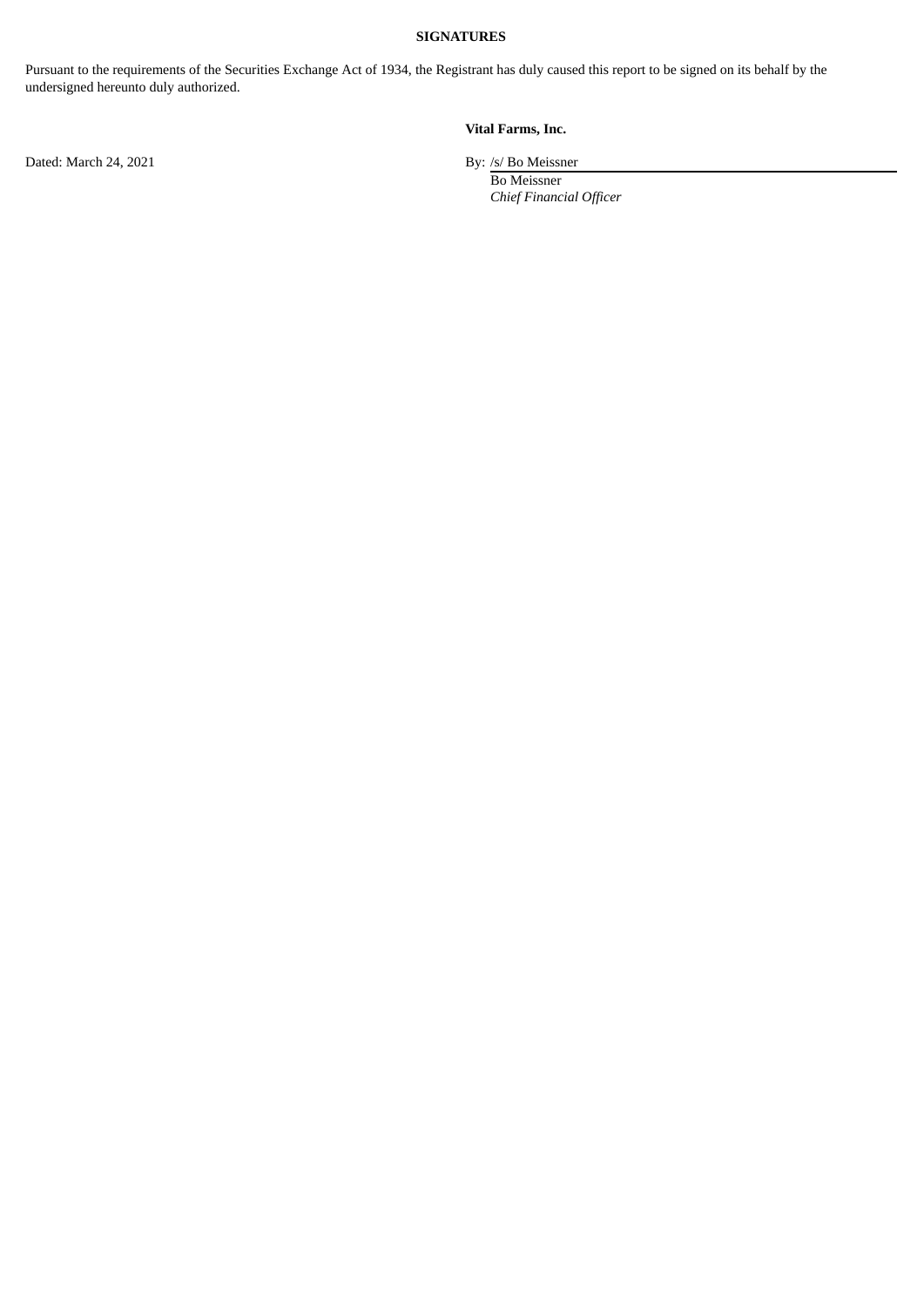#### **Vital Farms Reports Fourth Quarter and Fiscal Year 2020 Financial Results**

<span id="page-3-0"></span>*Net Revenue for the Fiscal Year Up 52%, Third Consecutive Year Achieving Over 30% Topline Growth*

*Gross Profit of \$17.6 Million for the Quarter, Gross Margin up over 900 Basis Points Year-Over-Year*

#### *Provides Full Year 2021 Outlook*

**AUSTIN, TX – March 24, 2021 –** Vital Farms (Nasdaq: VITL), a Certified B Corporation that offers a range of ethically produced pastureraised foods nationwide, today reported financial results for its fourth quarter and fiscal year ended December 27, 2020.

"We entered 2020 with a strong track record of growth in net revenue, household penetration, and retail distribution. We saw each of these metrics grow significantly in 2020 as consumers increased at-home consumption, became even more conscious of their food choices, and voted with their dollars for brands like Vital Farms that prioritize and care for their stakeholders," said Russell Diez-Canseco, President and CEO, Vital Farms. "Building on our longstanding position as the leading pasture-raised egg brand in the United States, Vital Farms now has an 82% share of retail dollar sales in the U.S. pasture-raised egg market, distribution in over 16,000 stores, and five million households have purchased our high-quality, ethically produced eggs. Additionally, in 2020, we were the largest contributor to the total retail egg category growth by retail dollar sales."

"As we look ahead to the post-pandemic era, I want to be very clear in our belief that Vital Farms is uniquely positioned to address a substantial market opportunity," Diez-Canseco continued. "We have demonstrated consistent growth in the years prior to and throughout 2020 and are investing significantly in our future—from growing our network of family farms, doubling capacity at Egg Central Station where we wash and pack eggs, launching a new marketing campaign, entering a national foodservice partnership with Acosta, and attracting top talent to join our team. We believe Vital Farms is well-positioned for success in 2021 and beyond."

#### **For the Three Months Ended December 27, 2020**

**Net revenue** increased 30% to \$54.0 million in the fourth quarter of 2020 compared to \$41.4 million in the fourth quarter of 2019. Growth in net revenue in the fourth quarter of 2020 was driven primarily by volume increases to our distributors and retail partners, and distribution gains in new and existing customers. Those increases were partially offset by sales incentives offered to customers in connection with egg and butter sales, as well as general headwinds in the foodservice channel.

**Gross profit** was \$17.6 million, or 32.6% of net revenue, in the fourth quarter of 2020, compared to \$9.8 million, or 23.6% of net revenue, in the prior year period. The increases were primarily due to higher net sales, with a majority of the increase in gross margin attributable to better egg utilization, lower material costs for eggs and butter and volume leverage over direct labor and overhead costs.

**Loss from operations** in the fourth quarter of 2020 was \$2.2 million compared to a loss of \$6.0 million in the fourth quarter of the prior year.

**Net loss** was \$0.8 million in the fourth quarter of 2020 compared to a loss of \$4.3 million in the prior year period.

**Net loss per diluted share** was \$0.02 compared to a loss of \$0.17 per diluted share in the prior year quarter.

**Adjusted EBITDA loss** was \$0.1 million in the fourth quarter of 2020 compared to a loss of \$4.7 million in the fourth quarter of 2019, primarily driven by volume increases to Vital Farms' distributors and retail customers, expanded gross margin, and leverage over fixed operating costs. The increase was partially offset by an increase in selling, general and administrative expenses due to increased overall headcount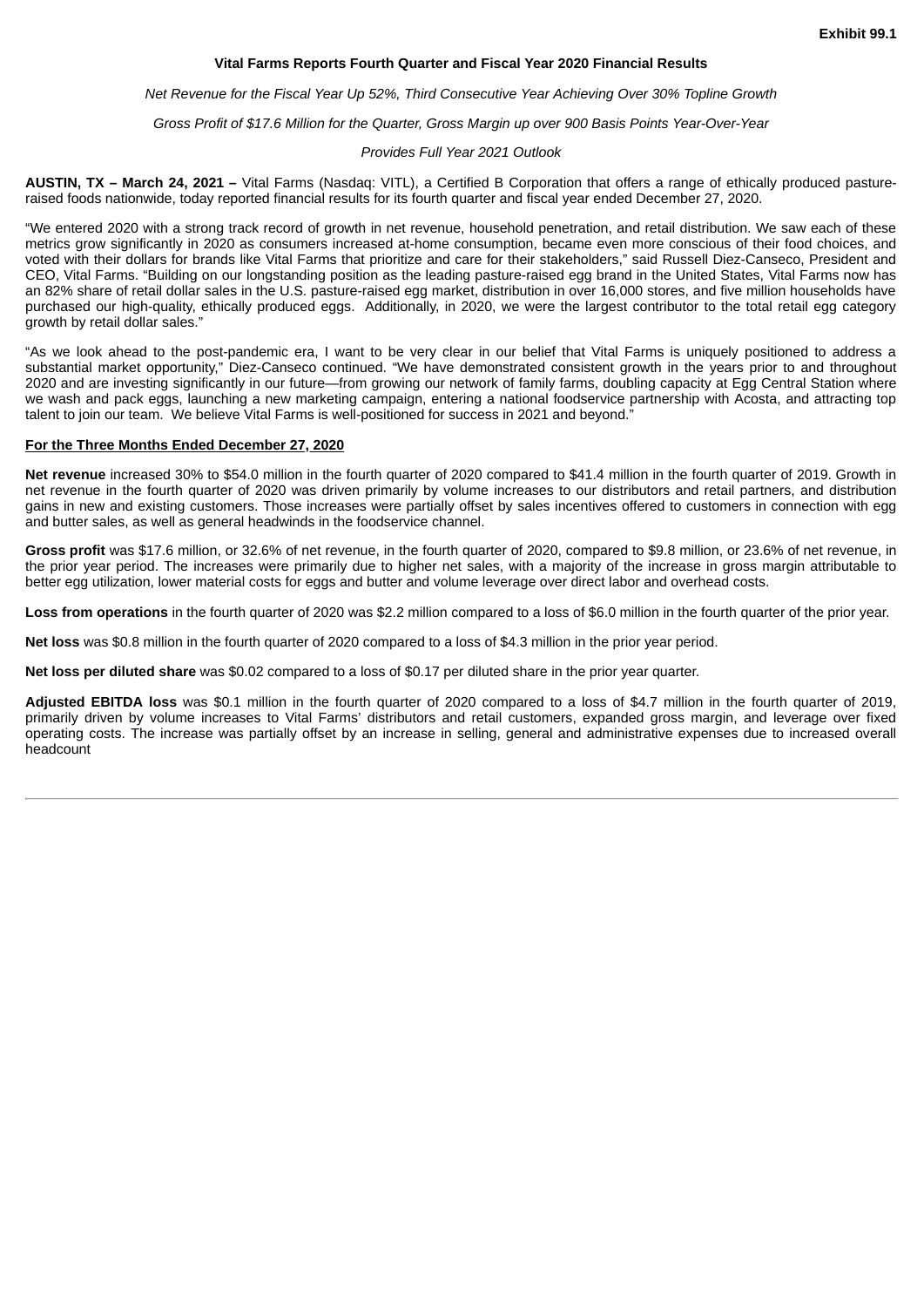to support Vital Farms' operations and increases in professional fees and commercial insurance costs due in part to being a newly public company. Adjusted EBITDA is a non-GAAP financial measure defined under "Non-GAAP Financial Measures," and is reconciled to net income, its closest comparable GAAP measure, at the end of this release.

#### **For the Fiscal Year Ended December 27, 2020**

"We are pleased to report a 52% increase in net revenue and a 61% increase in adjusted EBITDA in fiscal year 2020 as compared to fiscal year 2019, marking a strong end to our first year as a public company," said Bo Meissner, Chief Financial Officer, Vital Farms. "Vital Farms is a beloved brand with a portfolio of high-quality, ethically produced products that are trusted by millions of households across the country. We believe this foundation and our strong financial performance in 2020 position us well for a successful 2021 and beyond."

**Net revenue** increased 52% to \$214.3 million in fiscal year 2020 compared to \$140.7 million in fiscal year 2019. Growth in net revenue in fiscal year 2020 was driven primarily by volume increases to Vital Farms' distributors and retail partners, including as a result of stay-at-home trends associated with the COVID-19 pandemic, whereby consumers increased their purchases of eggs and butter, a higher turnover rate of sales to our retail customers and distribution gains in new and existing customers. Those increases were partially offset by sales incentives offered to customers in connection with egg and butter sales.

**Gross profit** was \$74.5 million, or 34.8% of net revenue in fiscal year 2020, compared to \$42.9 million, or 30.5% of net revenue, in the prior year period. The increases were primarily due to higher net sales, with a portion of the increase in gross margin also attributable to lower material costs for eggs and butter and volume leverage over direct labor and overhead costs.

**Income from operations** in fiscal year 2020 was \$12.2 million compared to \$3.3 million in the prior year period.

**Net income** was \$8.8 million in fiscal year 2020 compared to \$3.3 million in the prior year period.

**Net income per diluted share** was \$0.27 compared to \$0.07 per diluted share in the prior year period.

**Adjusted EBITDA** was \$16.8 million in fiscal year 2020 compared to \$6.4 million in fiscal year 2019, primarily driven by volume increases to Vital Farms' distributors and retail customers expanded gross margin as well as leverage over fixed operating costs. The increase was partially offset by an increase in selling, general and administrative expenses due to increased overall headcount to support our operations and increases in professional fees and commercial insurance costs due in part to being a newly public company. Adjusted EBITDA is a non-GAAP financial measure defined under "Non-GAAP Financial Measures," and is reconciled to net income, its closest comparable GAAP measure, at the end of this release.

#### **Balance Sheet and Cash Flow Highlights**

**Cash, equivalents and investment securities** were \$97.9 million as of December 27, 2020, and Vital Farms had no current or long-term debt outstanding as of December 27, 2020. Net cash provided by operating activities was \$11.7 million in the fiscal year ended December 27, 2020, compared to \$5.4 million net cash used in operating activities during the prior year period.

**Capital expenditures** totaled \$10.3 million for the fiscal year ended December 27, 2020 compared to \$4.8 million in the prior year period.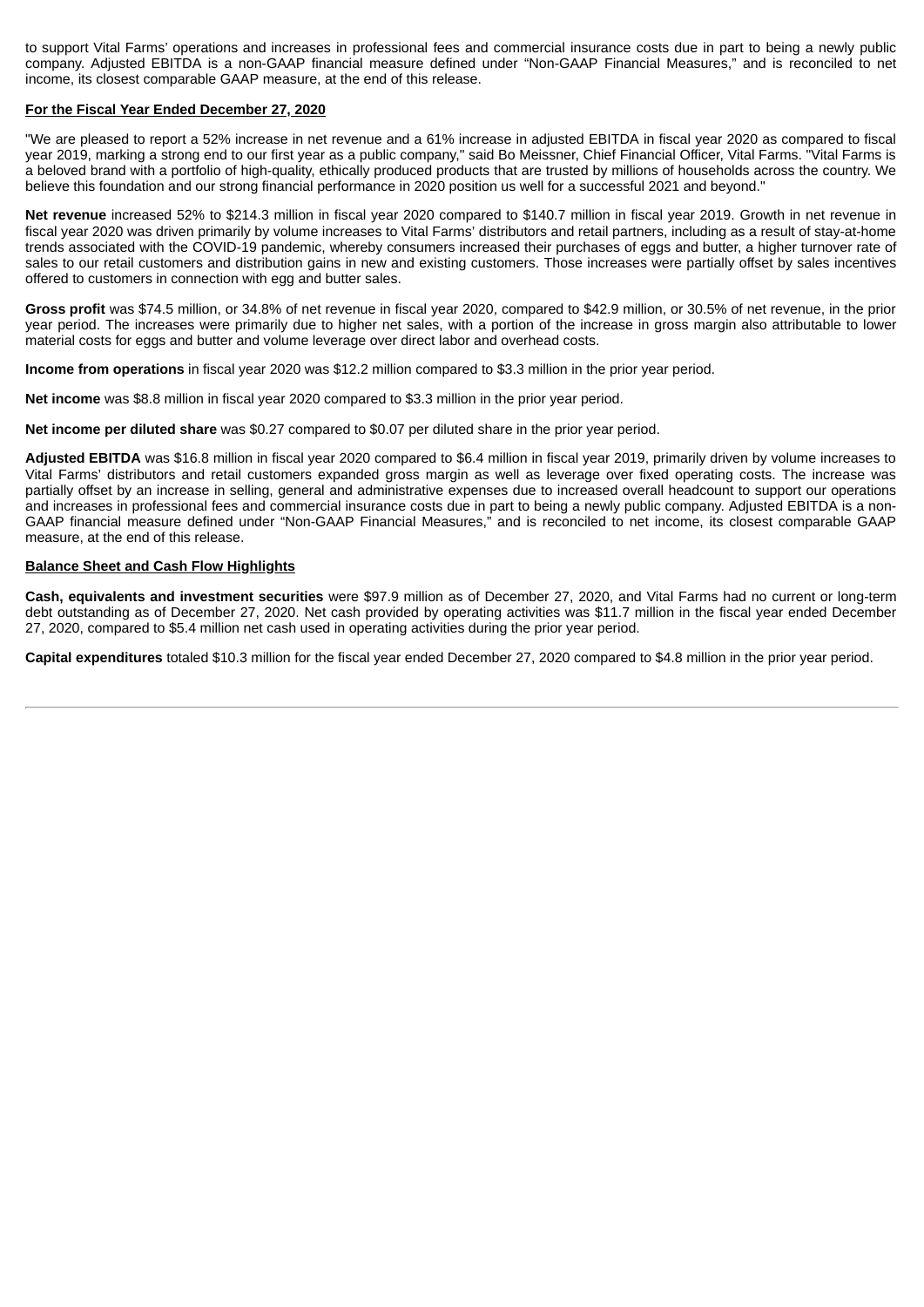#### **Update on COVID-19 and Fiscal 2021 Outlook**

Vital Farms' guidance continues to assume that there are no additional, significant disruptions to the supply chain, its customers or consumers, including any issues from adverse macroeconomic factors.

- For the full fiscal year 2021, management expects net revenue between \$246 to \$253 million, an increase of 15 to 18% compared to 2020.
- Adjusted EBITDA is anticipated to be in the range of \$6 to \$8 million.

Vital Farms cannot provide a reconciliation between its forecasted Adjusted EBITDA and net revenue metrics without unreasonable effort due to the unavailability of reliable estimates for certain items. These items are not within Vital Farms' control and may vary greatly between periods and could significantly impact future financial results.

#### **Conference Call and Webcast Details**

Vital Farms will host a conference call and webcast at 8:30 a.m. ET today to discuss the results. The live conference call webcast can be accessed on the Vital Farms Investor Relations website at https://investors.vitalfarms.com under "Events." The webcast will also be archived and available for replay.

### **About Vital Farms**

Vital Farms, a Certified B Corporation, offers a range of ethically produced pasture-raised foods nationwide. Started on a single farm in Austin, Texas, in 2007, Vital Farms is now a national consumer brand that works with over 200 small family farms and is the leading U.S. brand of pasture-raised eggs and butter by retail dollar sales. Vital Farms' ethics are exemplified by its focus on the humane treatment of farm animals and sustainable farming practices. In addition, as a Delaware Public Benefit Corporation, Vital Farms prioritizes the long-term benefits of each of its stakeholders, including farmers and suppliers, customers and consumers, communities and the environment, and crew members and stockholders. Vital Farms' pasture-raised products, including shell eggs, butter, hard-boiled eggs, ghee, egg bites and liquid whole eggs, are sold in over 16,000 stores nationwide. For more information, visit www.vitalfarms.com.

#### **Forward-Looking Statements**

This press release and the earnings call referencing this press release contain "forward-looking" statements, as that term is defined under the federal securities laws, including but not limited to statements regarding Vital Farms' market opportunity, anticipated growth, planned investments and capacity and future financial performance, including management's outlook for fiscal year 2021. These forward-looking statements are based on Vital Farms' current assumptions, expectations and beliefs and are subject to substantial risks, uncertainties, assumptions and changes in circumstances that may cause Vital Farms' actual results, performance or achievements to differ materially from those expressed or implied in any forward-looking statement.

The risks and uncertainties referred to above include, but are not limited to: the effects of the current COVID-19 pandemic on Vital Farms' supply chain, the demand for its products, and on overall economic conditions and consumer confidence and spending levels; (Vital Farms' expectations regarding its revenue, expenses and other operating results; Vital Farms' ability to acquire new customers, to successfully retain existing customers and to attract and retain its suppliers, distributors and co-manufacturers; Vital Farms' ability to sustain or increase our profitability; (Vital Farms' ability to procure sufficient high quality eggs, butter and other raw materials; real or perceived quality with Vital Farms' products or other issues that adversely affect Vital Farms' brand and reputation; changes in the tastes and preferences of consumers; the financial condition of, and Vital Farms' relationships with, its suppliers, co-manufacturers, distributors, retailers and foodservice customers, as well as the health of the foodservice industry generally; the ability of Vital Farms' suppliers and co-manufacturers to comply with food safety, environmental or other laws or regulations; future investments in its business, anticipated capital expenditures and estimates regarding capital requirements; the costs and success of marketing efforts. Vital Farms' ability to effectively manage its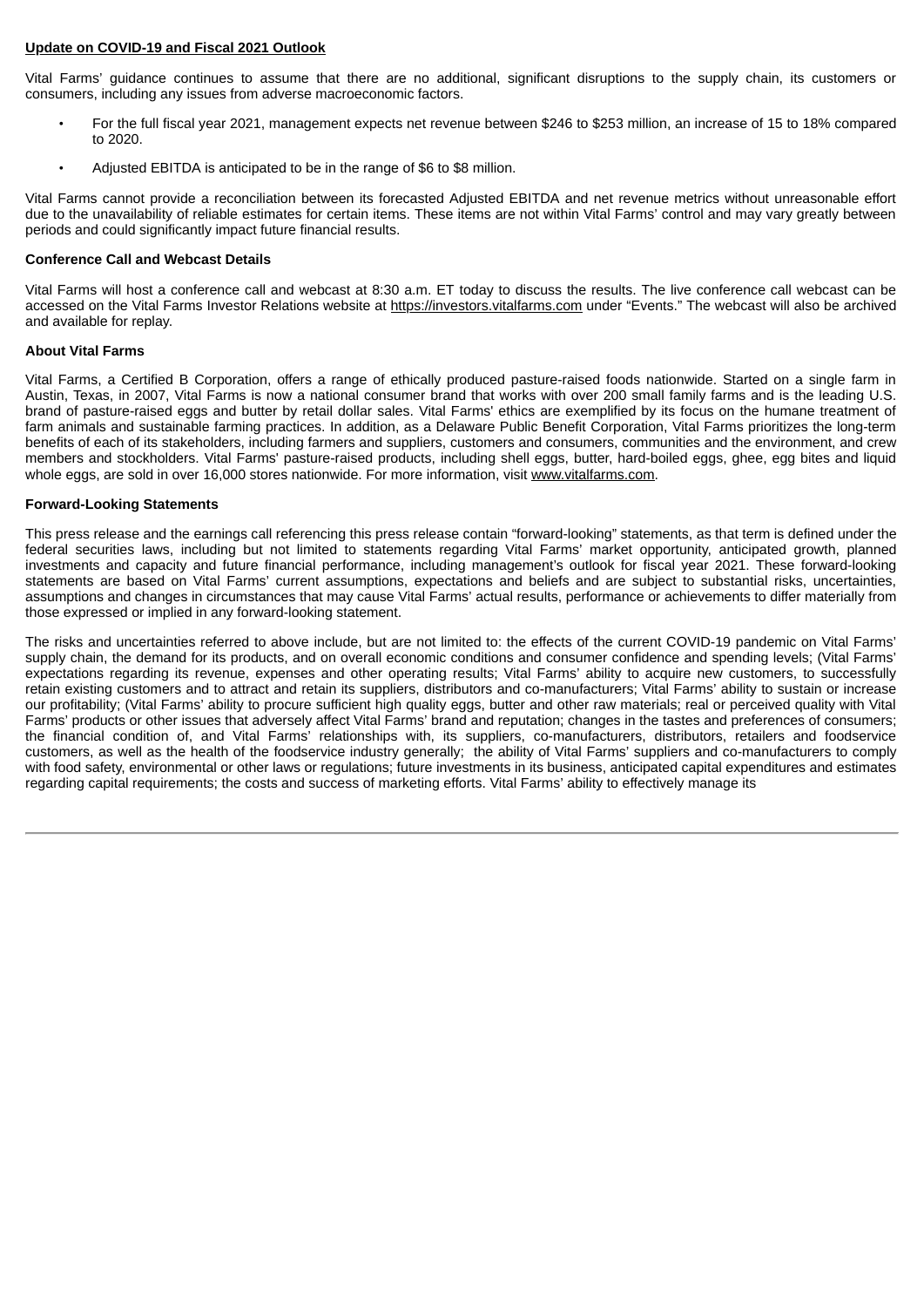growth and to compete effectively with existing competitors and new market entrants; the potential negative impact of Vital Farms' focus on a specific public benefit purpose and producing a positive effect for society on its financial performance; seasonality; and the growth rates of the markets in which Vital Farms competes.

These risks and uncertainties are more fully described in Vital Farms' filings with the Securities and Exchange Commission, including in the section entitled "Risk Factors" in its Quarterly Report on Form 10-Q for the fiscal quarter ended September 27, 2020 and other filings and reports that Vital Farms may file from time to time with the SEC. Moreover, Vital Farms operates in a very competitive and rapidly changing environment. New risks emerge from time to time. It is not possible for management to predict all risks, nor can Vital Farms assess the impact of all factors on its business or the extent to which any factor, or combination of factors, may cause actual results to differ materially from those contained in any forward-looking statements Vital Farms may make. In light of these risks, uncertainties and assumptions, Vital Farms cannot guarantee future results, levels of activity, performance, achievements, or events and circumstances reflected in the forwardlooking statements will occur. Forward-looking statements represent managements' beliefs and assumptions only as of the date of this press release. Vital Farms disclaims any obligation to update forward-looking statements except as required by law.

#### **Contacts:**

Media: Nisha Devarajan Nisha.Devarajan@vitalfarms.com

Investors: Matt Siler Matt.Siler@vitalfarms.com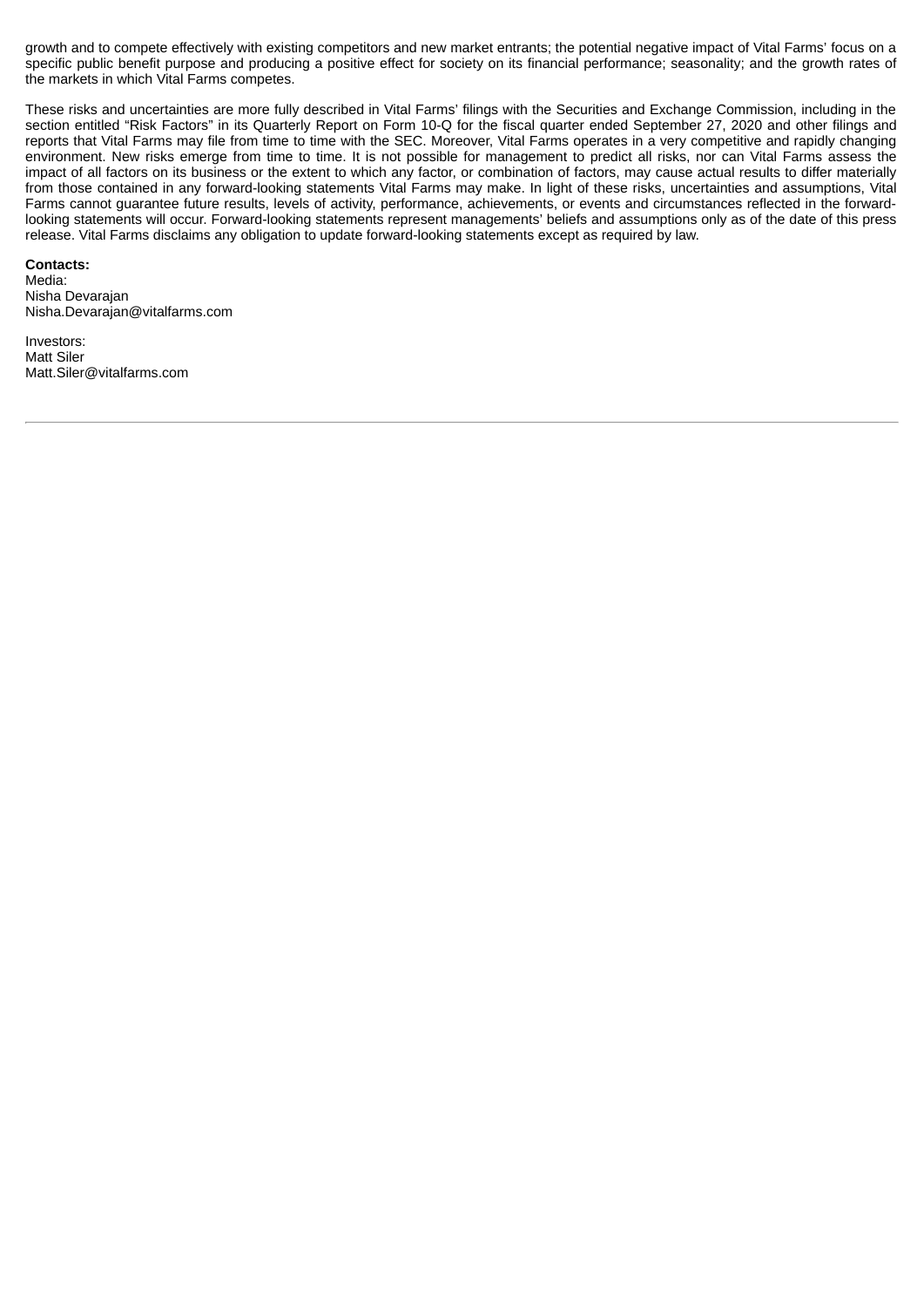#### **VITAL FARMS, INC. CONDENSED CONSOLIDATED STATEMENTS OF OPERATIONS (Amounts in thousands, except share amounts)**

|                                                                  |                      | <b>Fiscal Quarter Ended (Unaudited)</b> |                      |            | <b>Fiscal Year Ended</b> |            |                      |            |
|------------------------------------------------------------------|----------------------|-----------------------------------------|----------------------|------------|--------------------------|------------|----------------------|------------|
|                                                                  | December 27,<br>2020 |                                         | December 29.<br>2019 |            | December 27,<br>2020     |            | December 29,<br>2019 |            |
| Net revenue                                                      | \$                   | 53,993                                  | \$                   | 41,421     | \$                       | 214,280    | \$                   | 140,733    |
| Cost of goods sold                                               |                      | 36,368                                  |                      | 31,648     |                          | 139,752    |                      | 97,856     |
| Gross profit                                                     |                      | 17,625                                  |                      | 9,773      |                          | 74,528     |                      | 42,877     |
| Operating expenses:                                              |                      |                                         |                      |            |                          |            |                      |            |
| Selling, general and administrative                              |                      | 15,563                                  |                      | 12,535     |                          | 47.396     |                      | 29,526     |
| Shipping and distribution                                        |                      | 4,212                                   |                      | 3,244      |                          | 14,904     |                      | 10,001     |
| Total operating expenses                                         |                      | 19,775                                  |                      | 15,779     |                          | 62,300     |                      | 39,527     |
| Income (loss) from operations                                    |                      | (2, 150)                                |                      | (6,006)    |                          | 12,228     |                      | 3,350      |
| Other (expense) income, net:                                     |                      |                                         |                      |            |                          |            |                      |            |
| Interest expense                                                 |                      | (123)                                   |                      | (99)       |                          | (488)      |                      | (349)      |
| Other (expense) income, net                                      |                      | 96                                      |                      | 48         |                          | (86)       |                      | 1,417      |
| Total other (expense) income, net                                |                      | (27)                                    |                      | (51)       |                          | (574)      |                      | 1,068      |
| Net income (loss) before income taxes                            |                      | (2, 177)                                |                      | (6,057)    |                          | 11,654     |                      | 4,418      |
| Provision for income taxes                                       |                      | (1,529)                                 |                      | (1,733)    |                          | 2,770      |                      | 1,106      |
| Net income (loss)                                                |                      | (648)                                   |                      | (4, 324)   |                          | 8,884      |                      | 3,312      |
| Less: Net income (loss) attributable to noncontrolling interests |                      | 138                                     |                      | (23)       |                          | 84         |                      | 927        |
| Net income (loss) attributable to Vital Farms, Inc. common       |                      | 786                                     | \$                   | (4, 301)   | \$                       | 8,800      | \$.                  | 2,385      |
| Net income (loss) per share attributable to Vital Farms, Inc.    |                      |                                         |                      |            |                          |            |                      |            |
| Basic:                                                           |                      | (0.02)                                  | \$                   | (0.17)     |                          | 0.31       |                      | 0.09       |
| Diluted:                                                         |                      | (0.02)                                  |                      | (0.17)     |                          | 0.27       |                      | 0.07       |
| Weighted average common shares outstanding:                      |                      |                                         |                      |            |                          |            |                      |            |
| Basic:                                                           |                      | 39,441,561                              |                      | 25,932,394 |                          | 28,667,264 |                      | 25,897,223 |
| Diluted:                                                         |                      | 39,441,561                              |                      | 25,932,394 |                          | 32,914,653 |                      | 36,071,015 |
|                                                                  |                      |                                         |                      |            |                          |            |                      |            |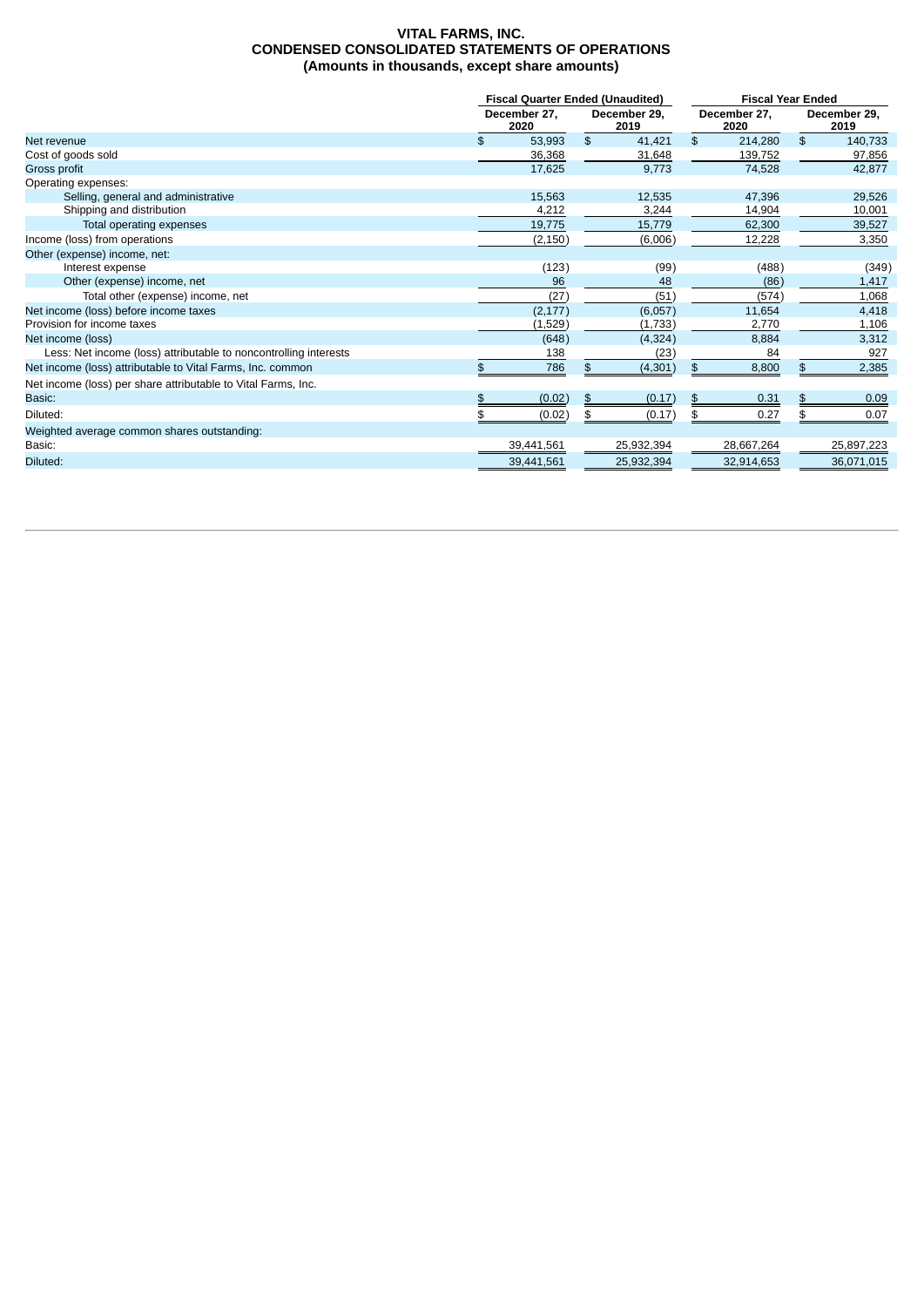#### **VITAL FARMS, INC. CONDENSED CONSOLIDATED BALANCE SHEETS (Amounts in thousands, except share amounts)**

|                                                                                                                                                                                                                                                                                                                                                                | December 27,<br>2020 |           |                | December 29,<br>2019 |  |  |
|----------------------------------------------------------------------------------------------------------------------------------------------------------------------------------------------------------------------------------------------------------------------------------------------------------------------------------------------------------------|----------------------|-----------|----------------|----------------------|--|--|
| <b>Assets</b>                                                                                                                                                                                                                                                                                                                                                  |                      |           |                |                      |  |  |
| Current assets:                                                                                                                                                                                                                                                                                                                                                |                      |           |                |                      |  |  |
| Cash and cash equivalents                                                                                                                                                                                                                                                                                                                                      | $\mathfrak{L}$       | 29.544    | $\mathfrak{S}$ | 1,274                |  |  |
| Investment securities available-for-sale                                                                                                                                                                                                                                                                                                                       |                      | 68.357    |                |                      |  |  |
| Accounts receivable, net                                                                                                                                                                                                                                                                                                                                       |                      | 20.934    |                | 16.108               |  |  |
| Inventories                                                                                                                                                                                                                                                                                                                                                    |                      | 12,902    |                | 12,947               |  |  |
| Income taxes receivable                                                                                                                                                                                                                                                                                                                                        |                      | 1,554     |                | 1,615                |  |  |
| Prepaid expenses and other current assets                                                                                                                                                                                                                                                                                                                      |                      | 3,965     |                | 2,706                |  |  |
| Total current assets                                                                                                                                                                                                                                                                                                                                           |                      | 137,256   |                | 34.650               |  |  |
| Property, plant and equipment, net                                                                                                                                                                                                                                                                                                                             |                      | 30,118    |                | 22,458               |  |  |
| Notes receivable from related party                                                                                                                                                                                                                                                                                                                            |                      |           |                | 831                  |  |  |
| Goodwill                                                                                                                                                                                                                                                                                                                                                       |                      | 3,858     |                | 3,858                |  |  |
| Deposits and other assets                                                                                                                                                                                                                                                                                                                                      |                      | 142       |                | 151                  |  |  |
| <b>Total assets</b>                                                                                                                                                                                                                                                                                                                                            | \$                   | 171,374   | \$             | 61,948               |  |  |
| Liabilities, Redeemable Noncontrolling Interest, Redeemable Convertible Preferred Stock and Stockholders'<br><b>Equity</b>                                                                                                                                                                                                                                     |                      |           |                |                      |  |  |
| <b>Current liabilities:</b>                                                                                                                                                                                                                                                                                                                                    |                      |           |                |                      |  |  |
| Accounts payable                                                                                                                                                                                                                                                                                                                                               | $\mathfrak{L}$       | 15,489    | \$             | 13,510               |  |  |
| <b>Accrued liabilities</b>                                                                                                                                                                                                                                                                                                                                     |                      | 9,845     |                | 8,608                |  |  |
| Current portion of long-term debt                                                                                                                                                                                                                                                                                                                              |                      |           |                | 2,160                |  |  |
| Lease obligation, current                                                                                                                                                                                                                                                                                                                                      |                      | 471       |                | 449                  |  |  |
| Contingent consideration, current                                                                                                                                                                                                                                                                                                                              |                      | 109       |                | 270                  |  |  |
| Total current liabilities                                                                                                                                                                                                                                                                                                                                      |                      | 25,914    |                | 24,997               |  |  |
| Long-term debt, net of current portion                                                                                                                                                                                                                                                                                                                         |                      | $\equiv$  |                | 2.896                |  |  |
| Lease obligation, net of current portion                                                                                                                                                                                                                                                                                                                       |                      | 327       |                | 797                  |  |  |
| Contingent consideration, non-current                                                                                                                                                                                                                                                                                                                          |                      | 18        |                | 382                  |  |  |
| Deferred tax liabilities, net                                                                                                                                                                                                                                                                                                                                  |                      | 2,537     |                | 755                  |  |  |
| Other liability, non-current                                                                                                                                                                                                                                                                                                                                   |                      | 192       |                | 272                  |  |  |
| <b>Total liabilities</b>                                                                                                                                                                                                                                                                                                                                       |                      | 28,988    |                | 30,099               |  |  |
| Commitments and contingencies (Note 16)                                                                                                                                                                                                                                                                                                                        |                      |           |                |                      |  |  |
| Redeemable noncontrolling interest                                                                                                                                                                                                                                                                                                                             |                      | 175       |                | 175                  |  |  |
| Redeemable convertible preferred stock (Series B, Series C and Series D), \$0.0001 par value per share; 0 and<br>8,192,876 shares authorized, issued, and outstanding as of December 27, 2020 and December 29, 2019; aggregate<br>liquidation preference of \$0 and \$40,436 as of December 27, 2020 and December 29, 2019                                     |                      |           |                | 23,036               |  |  |
| Stockholders' equity:                                                                                                                                                                                                                                                                                                                                          |                      |           |                |                      |  |  |
| Common stock, \$0.0001 par value per share, 310,000,000 and 40,348,565 shares authorized as of December 27,<br>2020 and December 29, 2019; 39,444,040 and 31,429,898 shares issued as of December 27, 2020 and<br>December 29, 2019, respectively; 39,444,040 and 25,934,980 shares outstanding as of December 27, 2020 and<br>December 29, 2019, respectively |                      | 5         |                | 3                    |  |  |
| Treasury stock, at cost, 5,494,918 common shares as of December 27, 2020 and December 29, 2019                                                                                                                                                                                                                                                                 |                      | (16, 276) |                | (16, 276)            |  |  |
| Additional paid-in capital                                                                                                                                                                                                                                                                                                                                     |                      | 144,311   |                | 19,593               |  |  |
| Retained earnings                                                                                                                                                                                                                                                                                                                                              |                      | 14,039    |                | 5,239                |  |  |
| Accumulated other comprehensive loss                                                                                                                                                                                                                                                                                                                           |                      | (31)      |                |                      |  |  |
| Total stockholders' equity attributable to Vital Farms, Inc. stockholders                                                                                                                                                                                                                                                                                      |                      | 142,048   |                | 8,559                |  |  |
| Noncontrolling interest                                                                                                                                                                                                                                                                                                                                        |                      | 163       |                | 79                   |  |  |
| Total stockholders' equity                                                                                                                                                                                                                                                                                                                                     | \$                   | 142,211   | \$             | 8,638                |  |  |
| Total liabilities, redeemable noncontrolling interest, redeemable convertible preferred stock and stockholders'<br>equity                                                                                                                                                                                                                                      | \$                   | 171,374   | \$             | 61,948               |  |  |
|                                                                                                                                                                                                                                                                                                                                                                |                      |           |                |                      |  |  |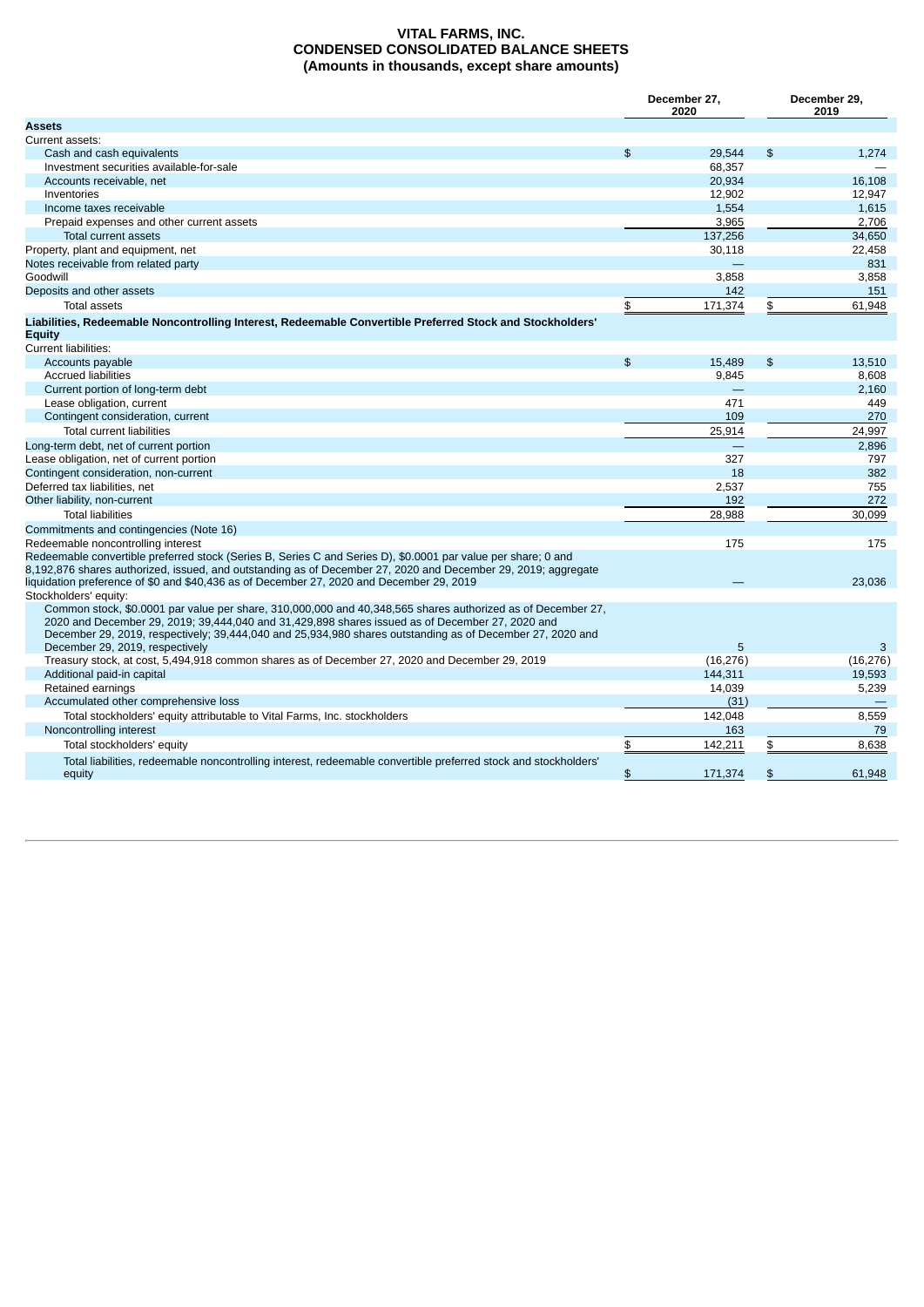#### **VITAL FARMS, INC. CONDENSED CONSOLIDATED STATEMENT OF CASH FLOWS (Amounts in thousands)**

|                                                                                                                                                                        |                      | <b>Fiscal Year Ended</b> |                         |                      |  |  |
|------------------------------------------------------------------------------------------------------------------------------------------------------------------------|----------------------|--------------------------|-------------------------|----------------------|--|--|
|                                                                                                                                                                        | December 27,<br>2020 |                          |                         | December 29,<br>2019 |  |  |
| Cash flows provided by (used in) operating activities:                                                                                                                 |                      |                          |                         |                      |  |  |
| Net income                                                                                                                                                             | \$                   | 8.884                    | \$                      | 3.312                |  |  |
| Adjustments to reconcile net income to net cash provided by operating activities:                                                                                      |                      |                          |                         |                      |  |  |
| Depreciation and amortization                                                                                                                                          |                      | 2.550                    |                         | 1.921                |  |  |
| Amortization of debt issuance costs                                                                                                                                    |                      | 68                       |                         | 9                    |  |  |
| Bad debt (recovery) expense                                                                                                                                            |                      | (108)                    |                         | 304                  |  |  |
| Inventory provisions                                                                                                                                                   |                      | 16                       |                         | 189                  |  |  |
| Change in fair value of contingent consideration                                                                                                                       |                      | (333)                    |                         | 70                   |  |  |
| Stock-based compensation expense                                                                                                                                       |                      | 2,509                    |                         | 1,029                |  |  |
| Loss on write-off of construction in progress                                                                                                                          |                      | 259                      |                         |                      |  |  |
| Deferred taxes                                                                                                                                                         |                      | 1,782                    |                         | 52                   |  |  |
| Non-cash interest income                                                                                                                                               |                      | (33)                     |                         |                      |  |  |
| Changes in operating assets and liabilities:                                                                                                                           |                      |                          |                         |                      |  |  |
| Accounts receivable                                                                                                                                                    |                      | (4,718)                  |                         | (6, 182)             |  |  |
| Inventories                                                                                                                                                            |                      | 29                       |                         | (9,270)              |  |  |
| Income taxes receivable                                                                                                                                                |                      | 61                       |                         | (1, 563)             |  |  |
| Prepaid expenses and other current assets                                                                                                                              |                      | (2, 255)                 |                         | (582)                |  |  |
| Deposits and other assets                                                                                                                                              |                      | 11                       |                         | 93                   |  |  |
| Accounts payable                                                                                                                                                       |                      | 1.807                    |                         | 3,192                |  |  |
| Accrued liabilities and other liabilities                                                                                                                              |                      | 1,173                    |                         | 2,074                |  |  |
| Net cash provided by (used in) operating activities                                                                                                                    | \$                   | 11,702                   | $\pmb{\$}$              | (5, 352)             |  |  |
| Cash flows used in investing activities:                                                                                                                               |                      |                          |                         |                      |  |  |
| Purchases of property, plant and equipment                                                                                                                             |                      | (10, 300)                |                         | (4,799)              |  |  |
| Purchases of available-for-sale debt securities                                                                                                                        |                      | (68, 388)                |                         |                      |  |  |
| Proceeds from the sale of property, plant and equipment                                                                                                                |                      |                          |                         | $\overline{7}$       |  |  |
| Notes receivable provided to related parties                                                                                                                           |                      |                          |                         | (4,031)              |  |  |
| Repayment of notes receivable provided to related parties                                                                                                              |                      | 846                      |                         | 3,200                |  |  |
| Net cash used in investing activities                                                                                                                                  | \$                   | (77, 842)                | \$                      | (5,623)              |  |  |
| Cash flows provided by (used in) financing activites:                                                                                                                  |                      |                          |                         |                      |  |  |
| Proceeds from issuance of common stock pursuant to the initial public offering, net of issuance costs                                                                  |                      | 99.671                   |                         |                      |  |  |
| Proceeds from borrowings under term loan                                                                                                                               |                      | 5,000                    |                         |                      |  |  |
| Proceeds from borrowings under equipment loan                                                                                                                          |                      | 1,461                    |                         | 587                  |  |  |
| Proceeds from Paycheck Protection Program loan                                                                                                                         |                      | 2,593                    |                         |                      |  |  |
| Proceeds from issuance of redeemable noncontrolling interest                                                                                                           |                      | $\qquad \qquad$          |                         |                      |  |  |
| Proceeds from issuance of common stock, net of issuance costs                                                                                                          |                      |                          |                         | 14,097               |  |  |
| Proceeds from borrowings under revolving line of credit                                                                                                                |                      |                          |                         | 1,325                |  |  |
| Repayment of revolving line of credit                                                                                                                                  |                      | (1, 325)                 |                         |                      |  |  |
| Repayment of equipment loan                                                                                                                                            |                      | (2,015)                  |                         |                      |  |  |
| Repayment of term loan                                                                                                                                                 |                      | (8, 245)                 |                         | (671)                |  |  |
| Repayment of Paycheck Protection Program Ioan                                                                                                                          |                      | (2,593)                  |                         |                      |  |  |
| Repurchase of common stock                                                                                                                                             |                      |                          |                         | (14, 289)            |  |  |
| Payment of contingent consideration                                                                                                                                    |                      | (192)                    |                         | (409)                |  |  |
| Principal payments under finance lease obligation                                                                                                                      |                      | (449)                    |                         | (428)                |  |  |
| Proceeds from exercise of stock options                                                                                                                                |                      | 221                      |                         | 222                  |  |  |
| Proceeds from exercise of warrant                                                                                                                                      |                      | 283                      |                         |                      |  |  |
| Net cash provided by (used in) financing activities                                                                                                                    | \$                   | 94,410                   | \$                      | 434                  |  |  |
| Net increase (decrease) in cash and cash equivalents                                                                                                                   | \$                   | 28.270                   | $\overline{\mathbf{s}}$ | (10, 541)            |  |  |
| Cash and cash equivalents at the beginning of the period                                                                                                               |                      | 1,274                    |                         | 11,815               |  |  |
|                                                                                                                                                                        | \$                   | 29,544                   |                         | 1,274                |  |  |
| Cash and cash equivalents at end of the period<br>Supplemental disclosure of cash flow information:                                                                    |                      |                          | \$                      |                      |  |  |
| Cash paid for interest                                                                                                                                                 | \$                   | 414                      | \$                      | 340                  |  |  |
| Cash paid for income taxes                                                                                                                                             | \$                   |                          | \$                      | 2.256                |  |  |
|                                                                                                                                                                        |                      | 2,214                    |                         |                      |  |  |
| Supplemental disclosure of non-cash investing and financing activites:                                                                                                 | \$                   |                          | \$                      | 928                  |  |  |
| Purchases of property, plant and equipment included in accounts payable and accrued liabilities<br>Deferred offering costs in accounts payable and accrued liabilities | \$                   | 167                      | \$                      | 1.001                |  |  |
|                                                                                                                                                                        |                      |                          |                         |                      |  |  |